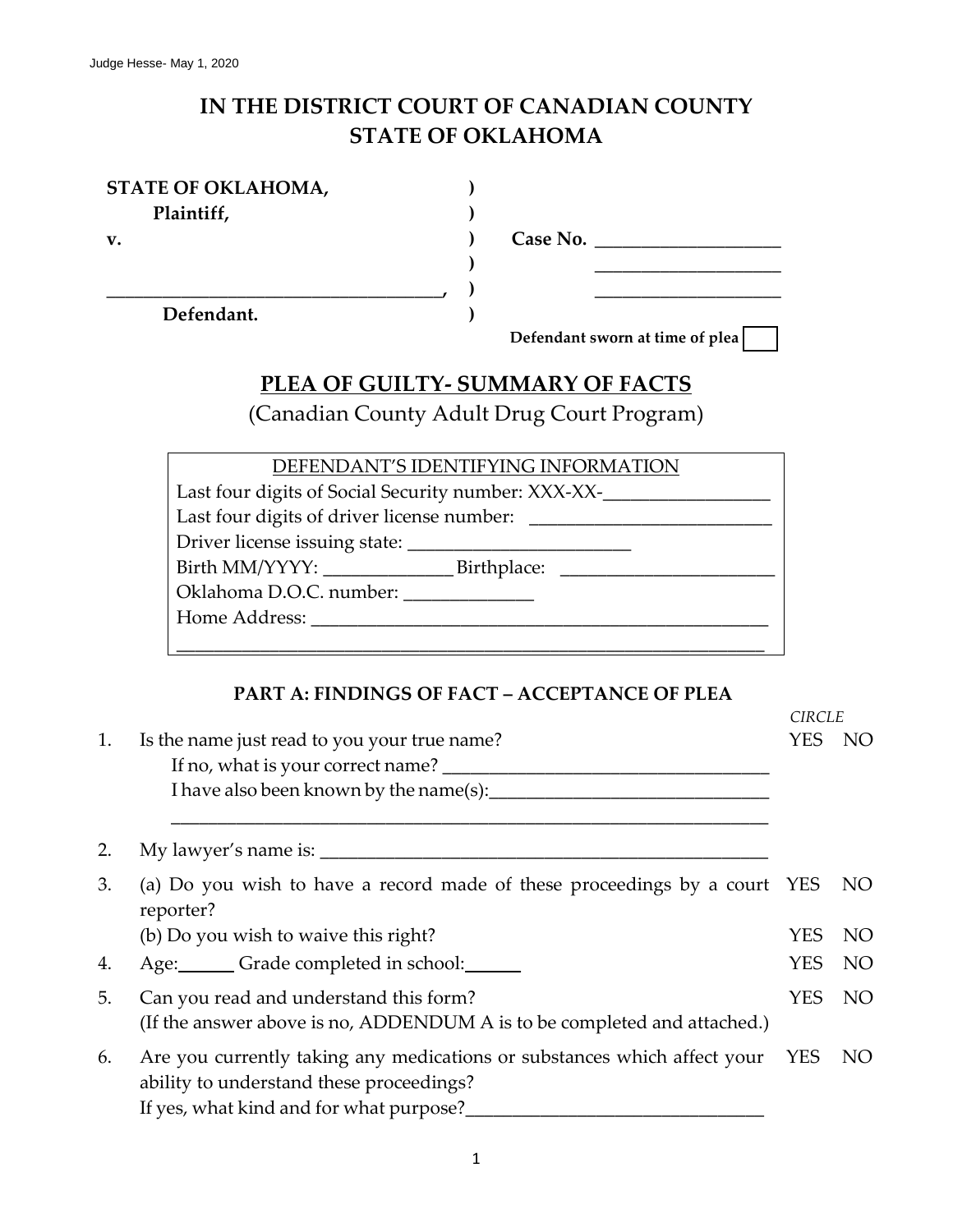| Have you been prescribed any medication that you should be taking, but YES NO |  |
|-------------------------------------------------------------------------------|--|
| you are not taking?                                                           |  |
| If yes, what kind and for what purpose?                                       |  |

\_\_\_\_\_\_\_\_\_\_\_\_\_\_\_\_\_\_\_\_\_\_\_\_\_\_\_\_\_\_\_\_\_\_\_\_\_\_\_\_\_\_\_\_\_\_\_\_\_\_\_\_\_\_\_\_\_\_\_\_\_\_\_\_\_\_\_

\_\_\_\_\_\_\_\_\_\_\_\_\_\_\_\_\_\_\_\_\_\_\_\_\_\_\_\_\_\_\_\_\_\_\_\_\_\_\_\_\_\_\_\_\_\_\_\_\_\_\_\_\_\_\_\_\_\_\_\_\_\_\_\_\_\_

\_\_\_\_\_\_\_\_\_\_\_\_\_\_\_\_\_\_\_\_\_\_\_\_\_\_\_\_\_\_\_\_\_\_\_\_\_\_\_\_\_\_\_\_\_\_\_\_\_\_\_\_\_\_\_\_\_\_\_\_\_\_\_\_\_\_\_ \_\_\_\_\_\_\_\_\_\_\_\_\_\_\_\_\_\_\_\_\_\_\_\_\_\_\_\_\_\_\_\_\_\_\_\_\_\_\_\_\_\_\_\_\_\_\_\_\_\_\_\_\_\_\_\_\_\_\_\_\_\_\_\_\_\_\_

8. Have you ever been treated by a doctor or health professional for mental YES NO illness or confined in a hospital for mental illness? If yes, list the doctor or health professional, place, and when occurred:

- 9. Do you understand the nature and consequences of this proceeding? YES NO
- 10. Have you received a copy of the Information and read its allegations? YES NO
- 11. Does the State move to dismiss or amend any case(s) or count(s) in the Information or on page 2 of the Information? If yes, set forth the cases/counts dismissed or amended. YES NO

\_\_\_\_\_\_\_\_\_\_\_\_\_\_\_\_\_\_\_\_\_\_\_\_\_\_\_\_\_\_\_\_\_\_\_\_\_\_\_\_\_\_\_\_\_\_\_\_\_\_\_\_\_\_\_\_\_\_\_\_\_\_\_\_\_\_\_ \_\_\_\_\_\_\_\_\_\_\_\_\_\_\_\_\_\_\_\_\_\_\_\_\_\_\_\_\_\_\_\_\_\_\_\_\_\_\_\_\_\_\_\_\_\_\_\_\_\_\_\_\_\_\_\_\_\_\_\_\_\_\_\_\_\_\_

| 12. A. Do you understand you are charged with: | YES.    | - NO |
|------------------------------------------------|---------|------|
| Crime Statutory Reference                      |         |      |
|                                                | Q.S. \$ |      |

|          | ◡.◡.                                                 |
|----------|------------------------------------------------------|
| $\gamma$ | $O.S.$ $\mathcal{S}$                                 |
| ΄4       | $O.S.$ $\epsilon$                                    |
| Έ        | $\tilde{\phantom{a}}$<br>$\cup$<br>$\cup$ . $\cup$ . |

For additional charges: List any additional charges on a separate sheet and label as *PLEA OF GUILTY ADDENDUM B*.

\_\_\_\_\_\_\_\_\_\_\_\_\_\_\_\_\_\_\_\_\_\_\_\_\_\_\_\_\_\_\_\_\_\_\_\_\_\_\_\_\_\_\_\_\_\_\_\_\_\_\_\_\_\_\_\_\_\_\_\_\_\_\_\_\_\_\_

\_\_\_\_\_\_\_\_\_\_\_\_\_\_\_\_\_\_\_\_\_\_\_\_\_\_\_\_\_\_\_\_\_\_\_\_\_\_\_\_\_\_\_\_\_\_\_\_\_\_\_\_\_\_\_\_\_\_\_\_\_\_\_\_\_\_\_ \_\_\_\_\_\_\_\_\_\_\_\_\_\_\_\_\_\_\_\_\_\_\_\_\_\_\_\_\_\_\_\_\_\_\_\_\_\_\_\_\_\_\_\_\_\_\_\_\_\_\_\_\_\_\_\_\_\_\_\_\_\_\_\_\_\_\_

B. Are you charged after former conviction of a felony? If yes, list the YES NO felony(ies) charged:\_\_\_\_\_\_\_\_\_\_\_\_\_\_\_\_\_\_\_\_\_\_\_\_\_\_\_\_\_\_\_\_\_\_\_\_\_\_\_\_\_\_\_\_\_\_\_\_\_\_

- 13. Have you previously been convicted of a felony not listed above? If yes, when, where and for what felony/felonies? YES NO
- 14. Have you been convicted of a "violent offense" (57 O.S. § 571) within the last YES NO ten (10) years?
- 15. Do you waive any jurisdictional limitations of a special judge accepting your YES NOplea and sentencing you? (*felony case only*)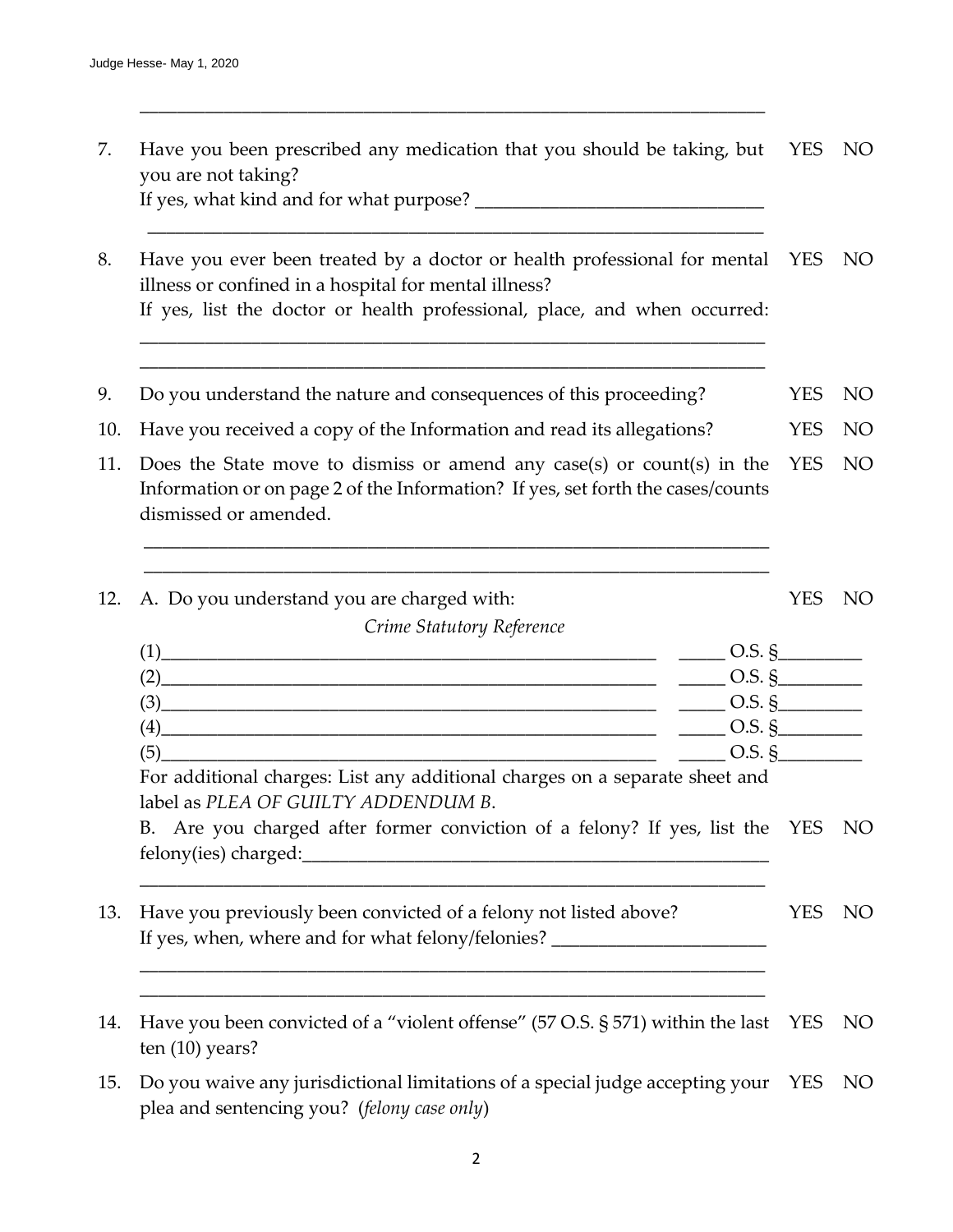- 16. Do you understand that if you are not a citizen of the United States entering a plea may carry adverse immigration consequences, including deportation? YES NO
- 17. \_\_\_\_ (Check if applicable) Do you understand you are subject to the Delayed Sentencing Program for Young Adults and what that sentencing program involves? YES NO

 (Check if applicable) Do you understand that a conviction on a plea of YES NO guilty to the offense(s) of will subject you to mandatory compliance with the Oklahoma Methamphetamine Offender Registry Act?

18. What is/are the charge(s) to which the defendant is/are entering a plea today?



- 19. Do you understand the range of punishment for the crime(s) is/are: (List in same order as in No. 17 above)?
	- (1) Minimum of  $\_\_\_\_$  to a maximum of  $\_\_\_\_$  and/or a fine of  $\_\_\_\_\_\_\.\$  YES NO
	- (2) Minimum of  $\_\_\_\_$  to a maximum of  $\_\_\_\_$  and/or a fine of  $\frac{1}{2}$ . YES NO
	- (3) Minimum of  $\_\_\_\_$  to a maximum of  $\_\_\_\_$  and/or a fine of  $\_{\_\_\_\_\_}$ . YES NO
	- (4) Minimum of  $\_\_\_\_$  to a maximum of  $\_\_\_\_$  and/or a fine of  $\frac{1}{2}$ . YES NO
	- (5) Minimum of  $\_\_\_\_$  to a maximum of  $\_\_\_\_$  and/or a fine of  $\_\_\_\_\_\_\$ . YES NO
- 20. *Read the following statements*: You have the right to a speedy trial before a jury for the determination of whether you are guilty or not guilty and if you request, to determine sentence. At the trial:

(1) You have the right to have a lawyer represent you, either one you hire yourself, or if you are indigent a court appointed attorney.

- (2) You are presumed to be innocent of the charges.
- (3) You may remain silent or, if you choose, you may testify on your own behalf.

(4) You have the right to see and hear all witnesses called to testify against you and the right to cross-examine them.

(5) You may have your witnesses ordered to appear in court to testify and present evidence of any defense you have to these charges.

(6) The State is required to prove your guilt beyond a reasonable doubt.

(7) The verdict of guilty or not guilty decided by a jury must be unanimous. However, you can waive a jury trial and, if all parties agree, the case could be tried by a Judge alone who would decide if you were guilty or not guilty and if guilty, the appropriate punishment.

Do you understand each of these rights? The VES NO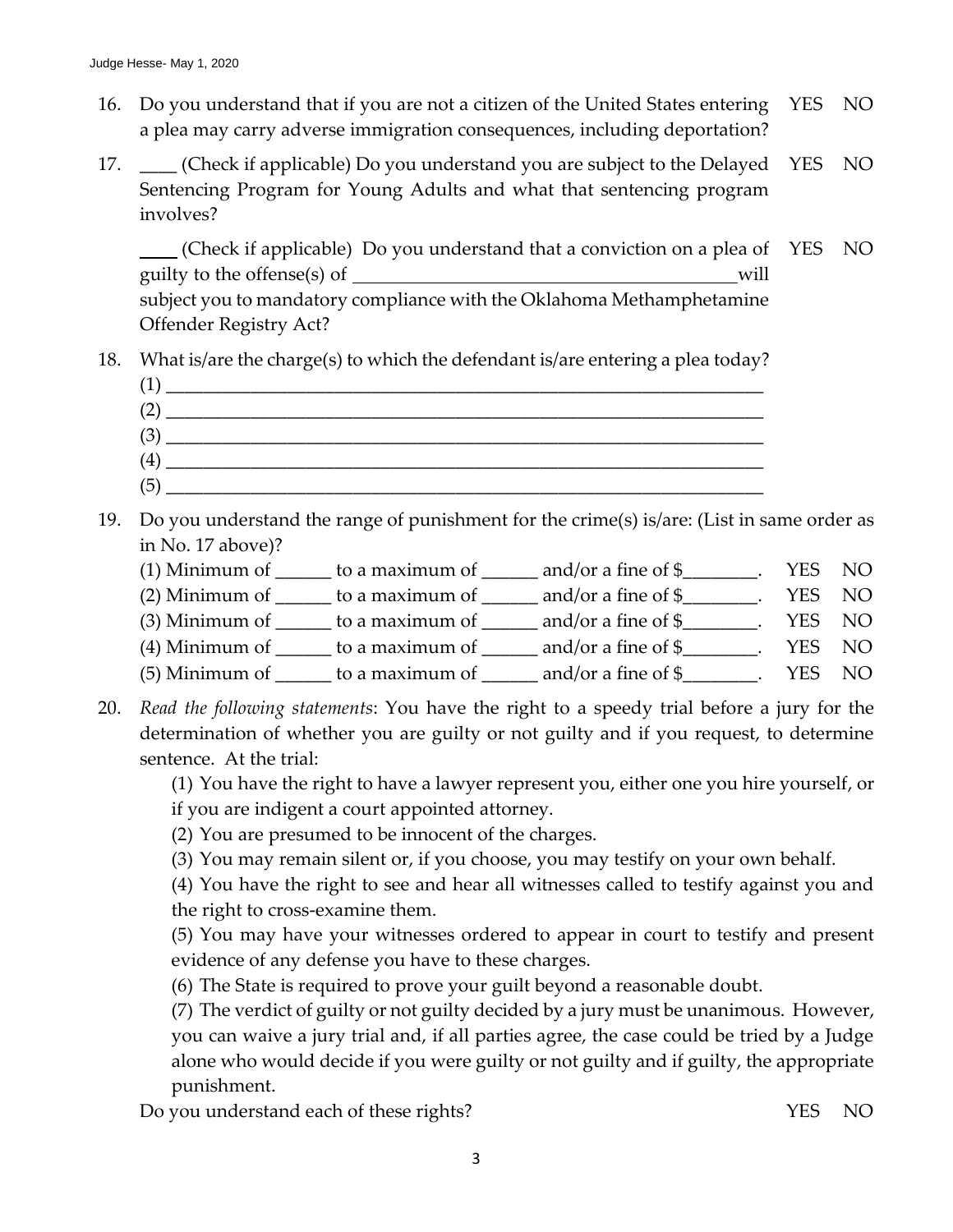21. Do you understand by entering a plea of guilty you give up these rights? YES NO 22. Do you understand that a plea of guilty could increase punishment in any future case committed after this plea? YES NO 23. Have you talked over the charge(s) with your lawyer, advised him/her regarding any defense you may have to the charges and had his/her advice? YES NO 24. Do you believe your lawyer has effectively assisted you in this case and are you satisfied with his/her advice? YES NO 25. Do you wish to change your plea of not guilty to guilty and give up your right to a jury trial and all other previously explained constitutional rights? YES NO 26. Is there a plea agreement? What is your understanding of the plea agreement? See "Addendum C." YES NO 27. Do you understand the Court is not bound by any agreement or recommendation and if the Court does not accept the plea agreement, you have the right to withdraw your plea of guilty? YES NO 28. Do you understand that if there is no plea agreement the Court can sentence you within the range of punishment stated in question 18? YES NO 29. Do you understand your plea of guilty to the charge(s) is/are after: (check YES NO one) ( ) no prior felony conviction ( ) one (1) prior felony conviction ( ) two (2) or more prior felony convictions List prior felony convictions to which pleading: \_\_\_\_\_\_\_\_\_\_\_\_\_\_\_\_\_\_\_\_\_\_\_\_\_\_\_\_\_\_\_ \_\_\_\_\_\_\_\_\_\_\_\_\_\_\_\_\_\_\_\_\_\_\_\_\_\_\_\_\_\_\_\_\_\_\_\_\_\_\_\_\_\_\_\_\_\_\_\_\_\_\_\_\_\_\_\_\_\_\_\_\_\_\_\_ \_\_\_\_\_\_\_\_\_\_\_\_\_\_\_\_\_\_\_\_\_\_\_\_\_\_\_\_\_\_\_\_\_\_\_\_\_\_\_\_\_\_\_\_\_\_\_\_\_\_\_\_\_\_\_\_\_\_\_\_\_\_\_\_ 30. What (is) (are) your plea(s) to the charge(s) (and to each one of them)? \_\_\_\_\_\_\_\_\_\_\_\_\_\_\_\_\_\_\_\_\_\_\_\_\_\_\_\_\_\_\_\_\_\_\_\_\_\_\_\_\_\_\_\_\_\_\_\_\_\_\_\_\_\_\_\_\_\_\_\_\_\_\_\_\_\_\_ 31. Did you commit the acts as charged in the Information? State the factual basis for your plea(s) (attach additional page as needed, labeled as ADDENDUM C): *In Canadian County, on or about* \_\_\_\_\_\_\_\_\_\_\_\_\_\_ \_\_\_\_\_\_\_\_\_\_\_\_\_\_\_\_\_\_\_\_\_\_\_\_\_\_\_\_\_\_\_\_\_\_\_\_\_\_\_\_\_\_\_\_\_\_\_\_\_\_\_\_\_\_\_\_\_\_\_\_\_\_\_\_\_\_\_ \_\_\_\_\_\_\_\_\_\_\_\_\_\_\_\_\_\_\_\_\_\_\_\_\_\_\_\_\_\_\_\_\_\_\_\_\_\_\_\_\_\_\_\_\_\_\_\_\_\_\_\_\_\_\_\_\_\_\_\_\_\_\_\_\_\_\_ \_\_\_\_\_\_\_\_\_\_\_\_\_\_\_\_\_\_\_\_\_\_\_\_\_\_\_\_\_\_\_\_\_\_\_\_\_\_\_\_\_\_\_\_\_\_\_\_\_\_\_\_\_\_\_\_\_\_\_\_\_\_\_\_\_\_\_ YES NO 32. Have you been forced, abused, mistreated, or promised anything by anyone to have you enter your plea(s)? YES NO 33. Do you plead guilty of your own free will and without any coercion or YES NOcompulsion of any kind?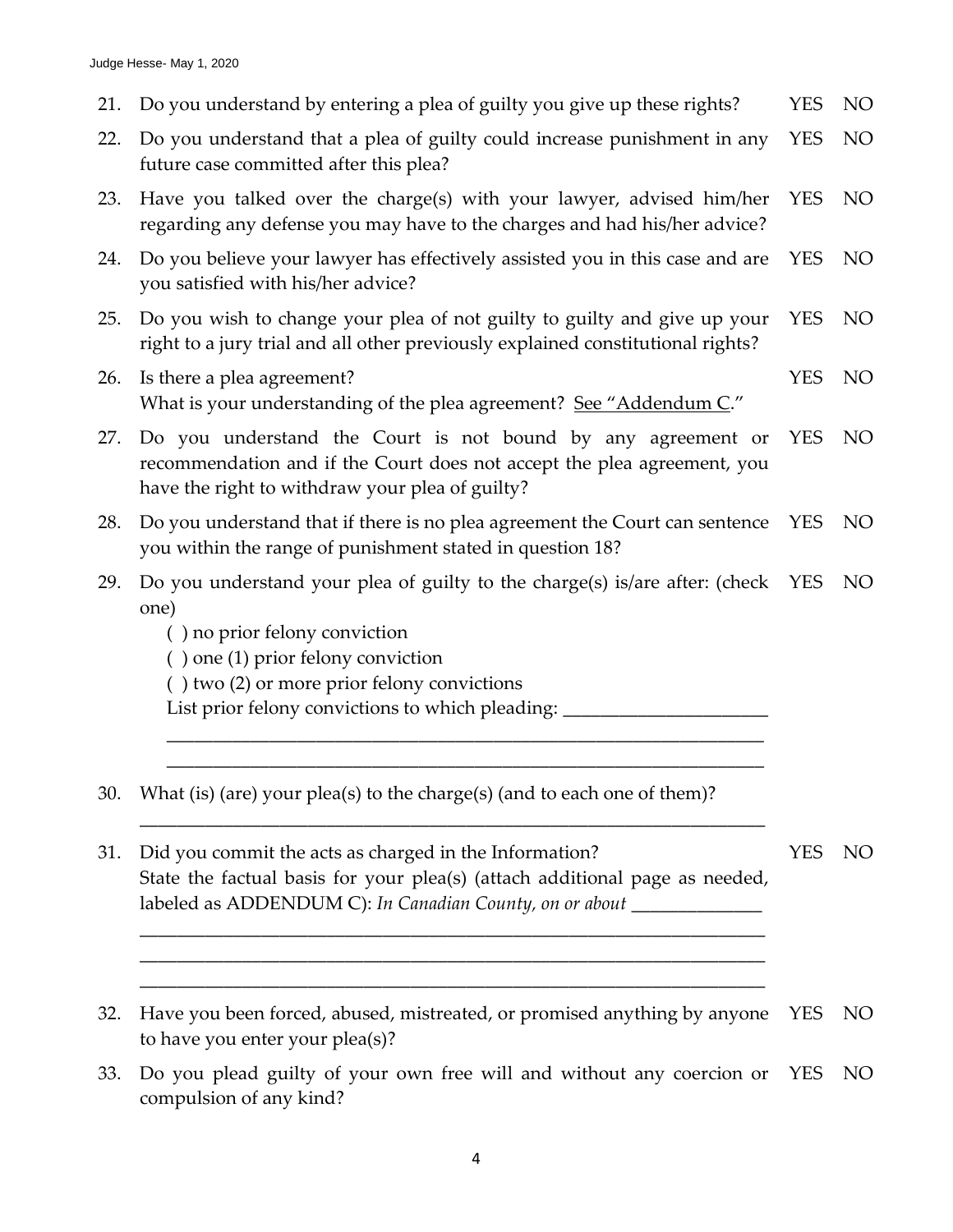- 34. If you are entering a plea to a felony offense, you have a right to a Pre-YES NO Sentence Investigation Report which would contain the circumstances of the offense, any criminal record, social history and other background information about you. Do you want to have the Report?
- 35. Have you read and do you understand and agree to be bound by the Drug Court Performance Contract? YES NO
- 36. Do you understand that if you fail to comply with the terms of the Performance Contract, you can be terminated from the Drug Court Program and sentenced to the term of imprisonment as set forth in the plea agreement? YES NO
- 37. Do you understand that the treatment plan developed for you can be modified by the court at any time without notice or hearing? YES NO
- 38. (a) Do you have any additional statements to make to the Court? YES NO
	- (b) Is there any legal reason you should not be sentenced now? YES NO

HAVING BEEN SWORN, I, the Defendant whose signature appears below, make the following statements under oath:

- 1. *Check one*:
	- \_\_\_\_\_ (a) I have read, understood and completed this form.
	- \_\_\_\_\_ (b) My attorney completed this form and we have gone over the form and I understand its contents and agree with the answers. See Addendum A.
	- \_\_\_\_\_ (c) The Court completed this form for me and inserted my answers to the questions.
- 2. The answers are true and correct.
- 3. I understand that I may be prosecuted for perjury if I have made false statements to this Court.

DEFENDANT

I acknowledge this \_\_\_\_\_\_ day of \_\_\_\_\_\_\_\_\_\_\_\_\_\_\_\_\_\_\_\_\_\_, 20\_\_\_\_.

### JUDGE OF THE DISTRICT COURT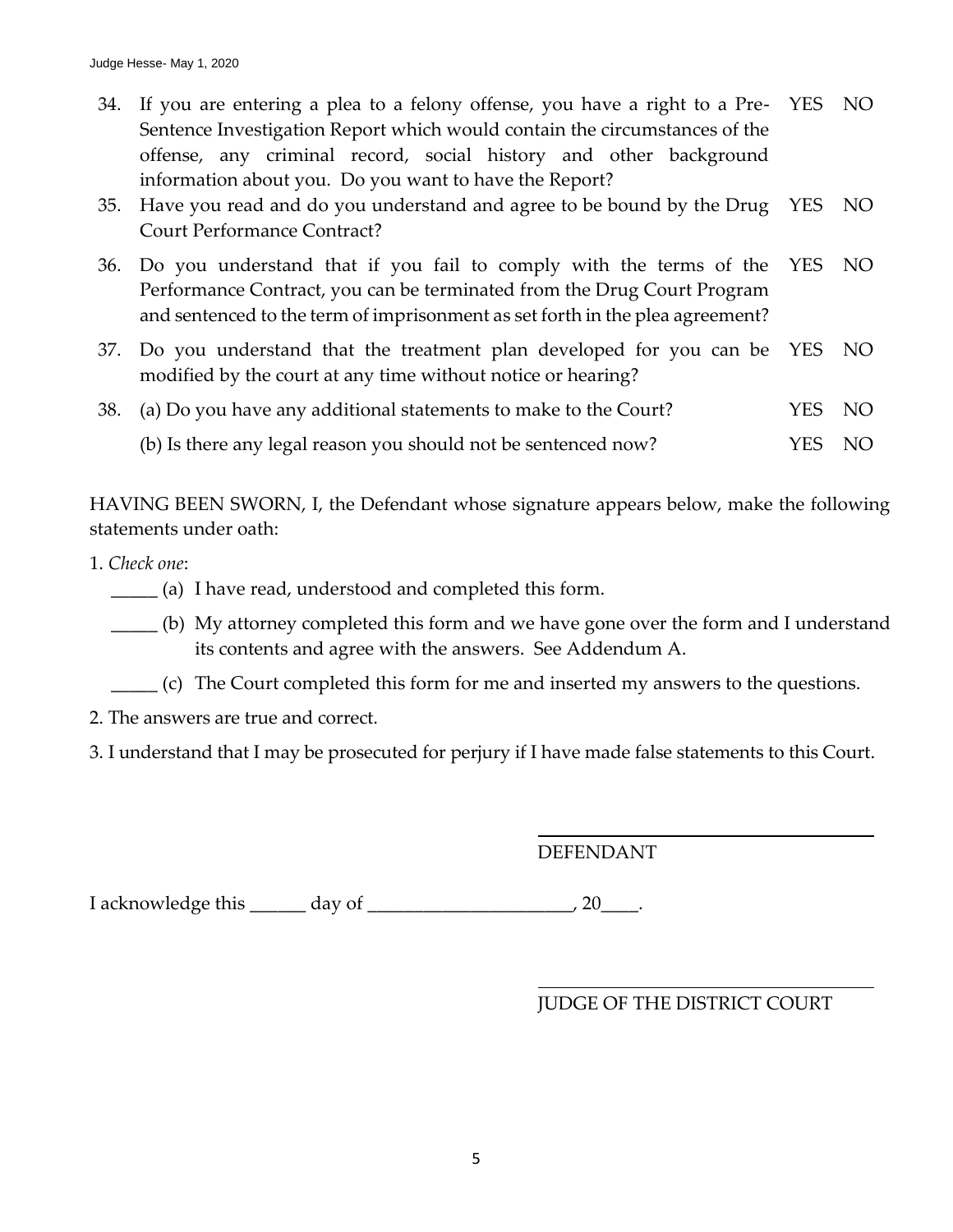35. I, the undersigned attorney for the Defendant, believe the Defendant understands the nature, purpose and consequence of this proceeding. (S)He is able to assist me in formulating any defense to the charge(s). I am satisfied that the Defendant's waivers and plea(s) of guilty are voluntarily given and he/she has been informed of all legal and constitutional rights.

#### ATTORNEY FOR DEFENDANT

#### PROSECUTOR'S STATEMENTS

- 36. The sentence recommended in question 25 is stated correctly. I believe the recommendation is fair to the State of Oklahoma.
- 37. Offer of Proof (*Nolo contendere* plea):

ASSISTANT DISTRICT ATTORNEY

#### **THE COURT FINDS AS FOLLOWS:**

38. A. The Defendant was sworn and responded to questions under oath.

B. The Defendant understands the nature, purpose and consequences of this proceeding.

C. The Defendant's plea(s) of  $\frac{1}{\sqrt{2\pi}}$  is/are knowingly and voluntarily entered and accepted by the Court.

D. The Defendant is competent for the purpose of this hearing.

- E. A factual basis exists for the plea(s) (and former conviction(s), if applicable).
- F. The Defendant is guilty as charged: (check as appropriate)
	- ( )after no prior felony convictions.
	- ( )after one (1) prior felony conviction.
	- ( )after two (2) or more prior felony convictions.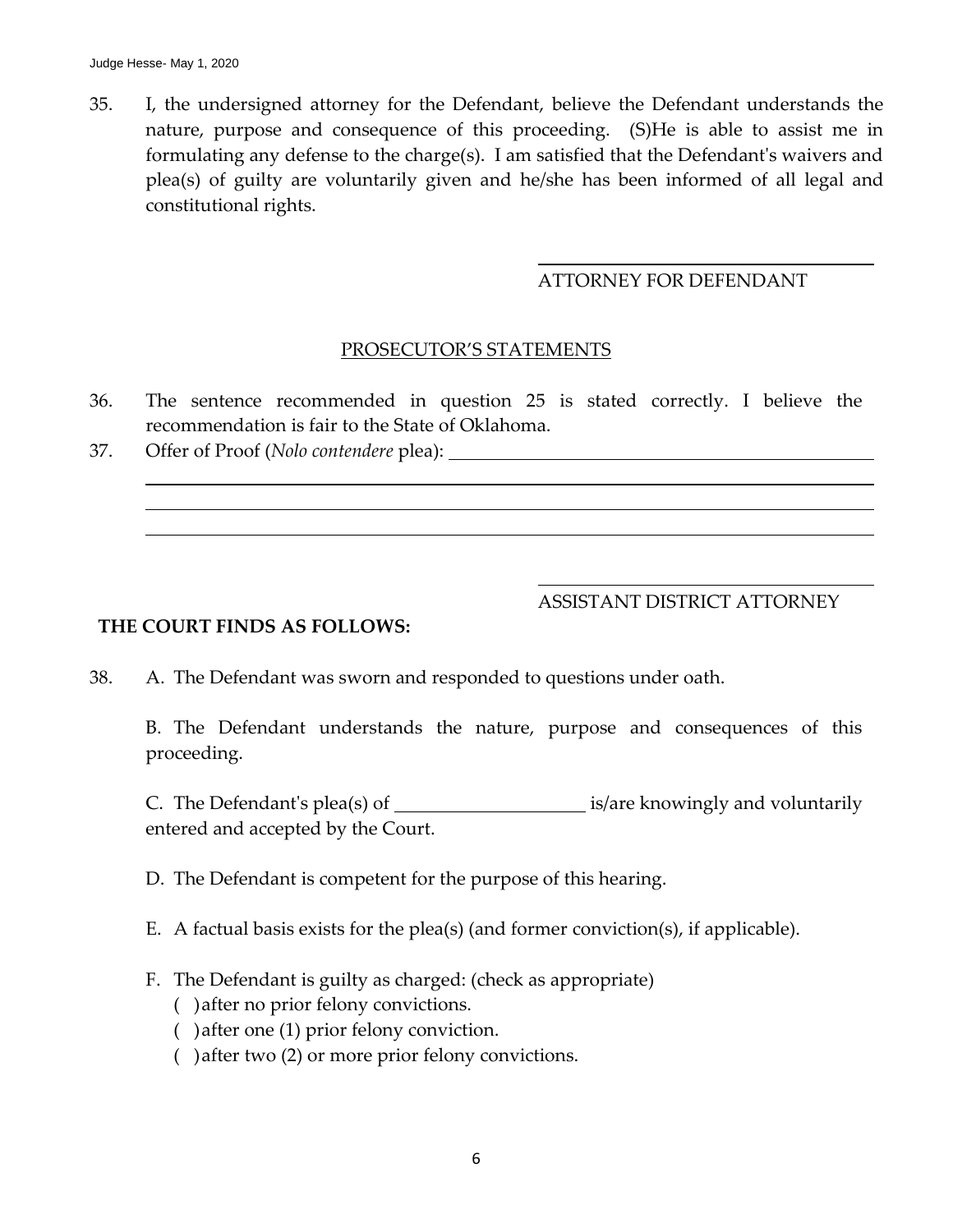G. Sentencing shall be delayed until such time as the Defendant has successfully completed the Canadian County Adult Drug Court Program or has been terminated from the program.

H. The Defendant is ordered to pay the court costs. (22 O.S. § 471.6(H)).

I. Defendant is admitted to the Canadian County Adult Drug Court Program.

\_\_\_\_\_\_\_\_\_\_\_\_\_\_\_\_\_\_\_\_\_\_\_\_\_\_\_\_\_\_\_\_ \_\_\_\_\_\_\_\_\_\_\_\_\_\_\_\_\_\_\_\_\_\_\_\_\_\_\_\_\_\_\_\_

\_\_\_\_\_\_\_\_\_\_\_\_\_\_\_\_\_\_\_\_\_\_\_\_\_\_\_\_\_\_\_\_ \_\_\_\_\_\_\_\_\_\_\_\_\_\_\_\_\_\_\_\_\_\_\_\_\_\_\_\_\_\_\_\_

**DONE IN OPEN COURT** this \_\_\_\_\_\_\_ day of \_\_\_\_\_\_\_\_\_\_\_\_\_\_\_\_\_\_\_\_\_\_, 20\_\_\_\_\_.

# Court Reporter  $JUDCE OF THE DISTRICT COURT$

Deputy Court Clerk Name of Judge Typed or Printed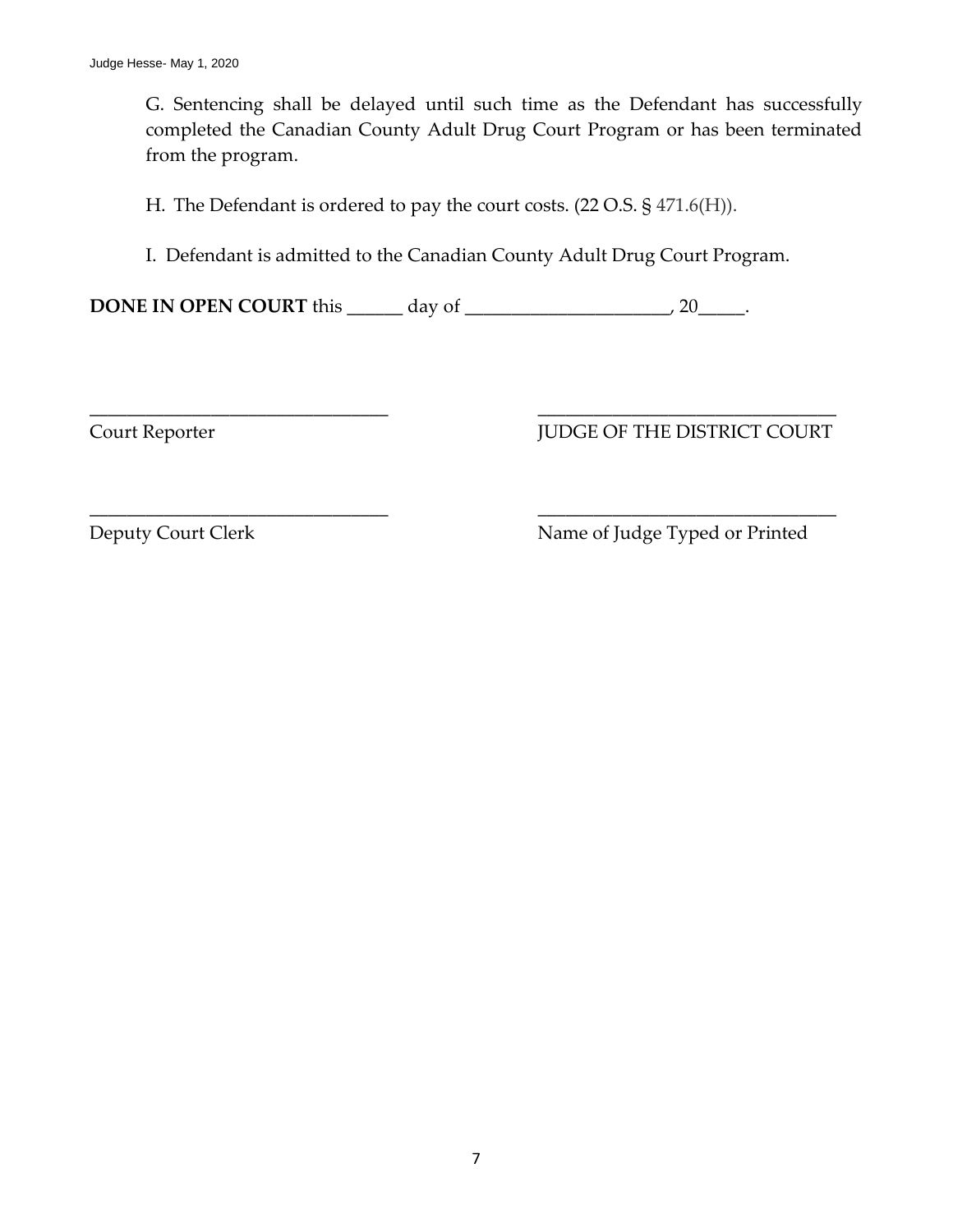#### **NOTICE OF RIGHT TO APPEAL**

To appeal your plea of guilty, you must file in the District Court Clerk's Office a written *Application to Withdraw your Plea of Guilty* within ten (10) days from today's date. You must set forth in detail why you are requesting to withdraw your plea. The trial court must hold a hearing and rule upon your Application within thirty (30) days from the date it is filed. If the trial court denies your Application, you have the right to ask the Court of Criminal Appeals to review the District Court's denial by filing a Petition for Writ of Certiorari within ninety (90) days from the date of the denial. Within ten (10) days from the date the application to withdraw plea of guilty is denied, notice of intent to appeal and designation of record must be filed pursuant to Oklahoma Court of Criminal Appeals Rule 4.2(D). If you are indigent, you have the right to be represented on appeal by a court appointed attorney.

| Do you understand each of these rights to appeal?             | Yes No |  |
|---------------------------------------------------------------|--------|--|
| Have you fully understood the questions that have been asked? | Yes No |  |
| Have your answers been freely and voluntarily given?          | Yes No |  |

I ACKNOWLEDGE AND UNDERSTAND MY RIGHTS AND THAT I AM BEING ADMITTED INTO THE CANADIAN COUNTY ADULT DRUG COURT PROGRAM.

DEFENDANT

I, the undersigned attorney, have advised the Defendant of his/her appellate rights.

\_\_\_\_\_\_\_\_\_\_\_\_\_\_\_\_\_\_\_\_\_\_\_\_\_\_\_\_\_\_\_\_\_\_\_\_ ATTORNEY FOR DEFENDANT

**DONE IN OPEN COURT** this \_\_\_\_\_\_ day of \_\_\_\_\_\_\_\_\_\_\_\_\_\_\_\_\_\_\_\_\_\_, 20\_\_\_.

ASSISTANT DISTRICT ATTORNEY JUDGE OF THE DISTRICT COURT

\_\_\_\_\_\_\_\_\_\_\_\_\_\_\_\_\_\_\_\_\_\_\_\_\_\_\_\_\_\_\_\_\_\_\_\_\_\_\_\_ \_\_\_\_\_\_\_\_\_\_\_\_\_\_\_\_\_\_\_\_\_\_\_\_\_\_\_\_\_\_\_\_\_\_\_\_\_\_\_ ATTORNEY FOR DEFENDANT NAME OF JUDGE TYPED OR PRINTED

\_\_\_\_\_\_\_\_\_\_\_\_\_\_\_\_\_\_\_\_\_\_\_\_\_\_\_\_\_\_\_\_\_\_\_\_\_\_\_\_ \_\_\_\_\_\_\_\_\_\_\_\_\_\_\_\_\_\_\_\_\_\_\_\_\_\_\_\_\_\_\_\_\_\_\_\_\_\_\_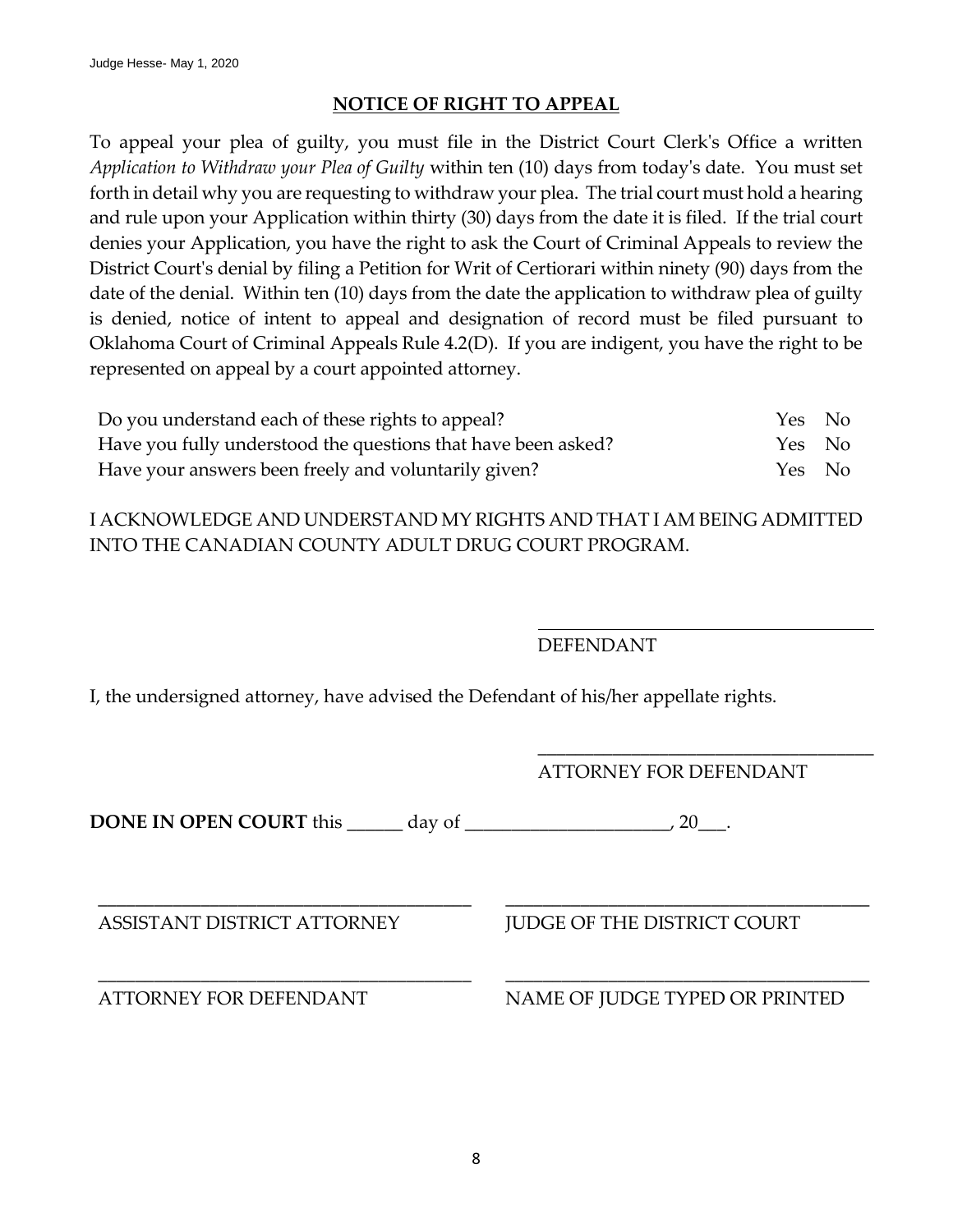#### **ADDENDUM A**

#### **CERTIFICATE OF DEFENSE COUNSEL**

As the attorney for the defendant, I certify that:

1. The Defendant has stated to me that he/she is \_\_\_\_\_ able \_\_\_\_\_ unable to read and understand the attached form, and I have: (check appropriate option)

Determined the Defendant is able to understand the English language.

Determined the Defendant is unable to understand the English language and obtained \_\_\_\_\_\_\_\_\_\_\_\_\_\_\_\_\_\_\_\_ to interpret.

2. I have read and fully explained to the Defendant the allegations contained in the Information in this case.

3. I have read and fully explained to the Defendant all of the questions in the Plea of Guilty/Summary of Facts and the answers to the questions set out in the Summary of Facts are the Defendant's answers.

4. To the best of my knowledge and belief the statements and declarations made by the Defendant are accurate and true and have been freely and voluntarily made.

Dated this  $\_\_\_\_$  day of  $\_\_\_\_\_\_\_\_\_\_\_\_$  20  $\_\_\_\_\_\.\_$ 

ATTORNEY FOR DEFENDANT

\_\_\_\_\_\_\_\_\_\_\_\_\_\_\_\_\_\_\_\_\_\_\_\_\_\_\_\_\_\_\_\_\_\_\_\_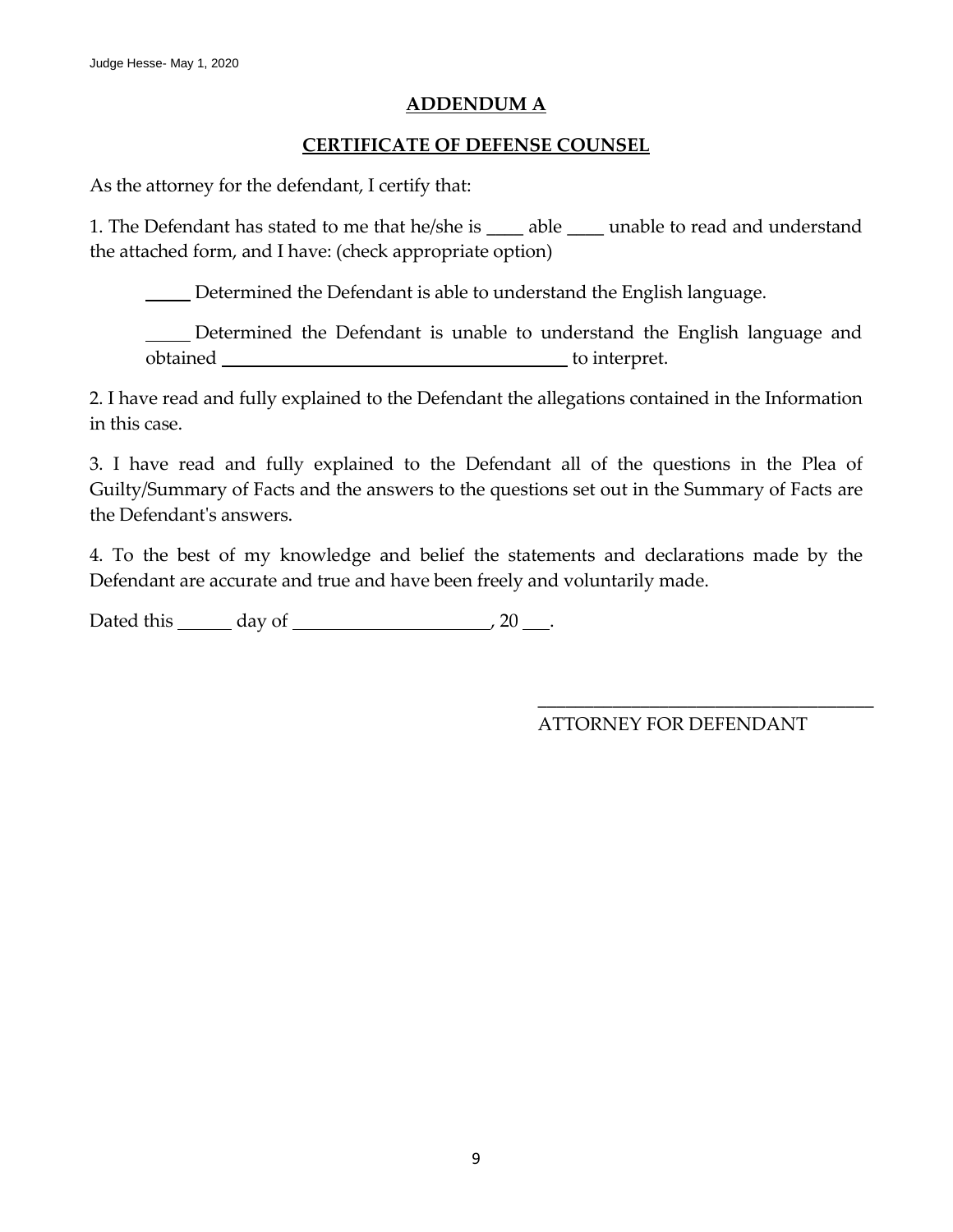# **ADDENDUM C**

Case Number(s): \_\_\_\_\_\_\_\_\_\_\_\_\_\_\_\_\_\_\_\_\_\_\_\_\_\_\_\_\_\_\_\_\_Defendant: \_\_\_\_\_\_\_\_\_\_\_\_\_\_\_\_\_\_\_\_\_

### **DRUG COURT PLEA AGREEMENT**

We, the undersigned, agree to the following:

1. If the Defendant successfully completes the Canadian County Adult Drug Court Program, the case(s) will be disposed as follows:

| $\sim$ $\sim$<br>Case/Count | <b>Offense Charged</b> | Disposition |
|-----------------------------|------------------------|-------------|
|                             |                        |             |
|                             |                        |             |
|                             |                        |             |
|                             |                        |             |
|                             |                        |             |
|                             |                        |             |

The sentence(s) to run: \_\_\_\_\_ concurrently \_\_\_\_\_ consecutively \_\_\_\_\_ not applicable.

If the Defendant successfully completes the program, this plea agreement shall serve as the District Attorney's written waiver of the statute prohibiting the imposition of a suspended or deferred sentence due to the Defendant's prior felony conviction(s).

2. If the Defendant withdraws or is terminated by the Court from the Canadian County Adult Drug Court Program, the case(s) will be disposed as follows:

| Case/Count | <b>Offense Charged</b> | Disposition |
|------------|------------------------|-------------|
|            |                        |             |
|            |                        |             |
|            |                        |             |
|            |                        |             |
|            |                        |             |
|            |                        |             |

The sentence(s) to run: \_\_\_\_\_\_ concurrently \_\_\_\_\_\_ consecutively \_\_\_\_\_ not applicable.

The District Attorney believes that this recommendation is fair to the State of Oklahoma.

\_\_\_\_\_\_\_\_\_\_\_\_\_\_\_\_\_\_\_\_\_\_\_\_\_\_\_\_\_\_\_\_\_\_\_ \_\_\_\_\_\_\_\_\_\_\_\_\_\_\_\_\_\_\_\_\_\_\_\_\_\_\_\_\_\_\_\_\_\_\_

Asst. District Attorney's Signature and Date Defendant's Signature and Date

Defense Counsel's Signature and Date

\_\_\_\_\_\_\_\_\_\_\_\_\_\_\_\_\_\_\_\_\_\_\_\_\_\_\_\_\_\_\_\_\_\_\_\_\_\_\_\_\_\_